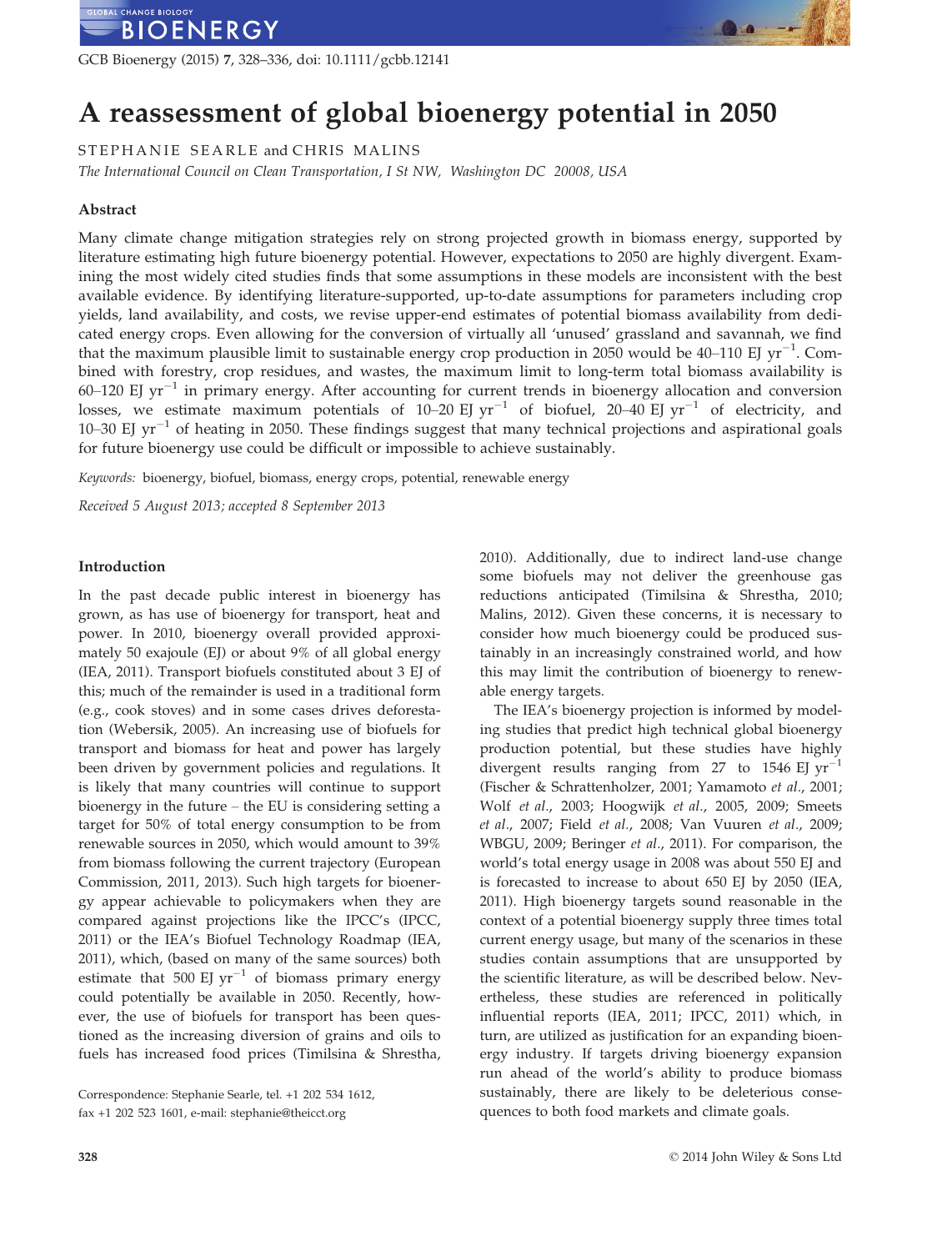In this study, we review ten key modeling studies projecting global biomass potential for all energy uses to 2050. We identify fundamental assumptions, assess values for these based on primary data sources, and apply adjustment factors to each study to ensure a consistent application of state-of-the-art scientific knowledge and generate revised biomass potential estimates. In the following sections, we discuss these assumptions and present the results of our reassessment.

# Materials and methods

All studies reviewed here analyze the potential of dedicated energy crops, and some also included other feedstocks such as wastes, residues, and forestry (Fig. 1). Below, we list the key assumptions we have identified as drivers of the results and explain the basis of our revisions to make these plausible and consistent; first for energy crops, then for forestry, residues, and wastes. For each of the assumptions identified, additional literature review and discussion is included in the supporting online material. We apply adjustments to final biomass availability in each modeling study based on our revisions to each assumption. All adjustments are made assuming linearity (e.g., that halving the average yield would halve the potential).

# Available land area

All the studies reviewed here state that bioenergy production should not come at the expense of food production or forests. They therefore model the land area for bioenergy crops by predicting the area of land needed for future food crops, keeping forest area constant, and subtracting these areas from total available land. Several studies assume that food crop yields will increase at high rates, such that even with a growing global population less rather than more cropland will be needed in the future to feed everyone (Wolf et al., 2003; Hoogwijk et al., 2005, 2009; Smeets et al., 2007; Field et al., 2008), leaving up to one half of the Earth's land area (Wolf et al., 2003) available. However, there is little basis for such an assumption. In reality, yield growth of cereals (the bulk of most people's diet) in  $t$  ha<sup>-1</sup> yr<sup>-1</sup> has been slowing as we have already picked the low-hanging fruit of yield increase (Kucharik & Ramankutty, 2005; Brisson et al., 2010; Finger, 2010; Lin & Huybers, 2012) – we have exhausted conventional breeding techniques and have saturated soils with fertilizer in the developed world (Evans, 1997). While there is in principle more potential to improve cereal yields in developing countries that have yet to implement technological innovations or cultivate the highest yielding varieties, the factors that have prevented this in the past (e.g., lack of infrastructure, access to capital, and materials) are likely to persist in the future.

In addition, one study reviewed here includes scenarios assuming global vegetarianism in 2050 (Wolf et al., 2003), further reducing global cropland area as meat production requires more land and other resources than grains and vegetables (Bouwman et al., 2005). Given more moderate expectations for meat consumption and for yield growth in food crops, it is clear that cropland must continue expanding to meet the needs of the world's population (FAO, 2003; Balmford et al., 2005; Bruinsma, 2009; Wirsenius et al., 2010). We calculate expected land use in 2050 as follows. We assume that all land that is not forest, wetlands, tundra, desert, cropland, or pastureland is potentially available for bioenergy production. As the conversion of all unused grassland and savannah would cause



Fig. 1 Total biomass potential broken down by feedstock in original studies compared to world energy consumption.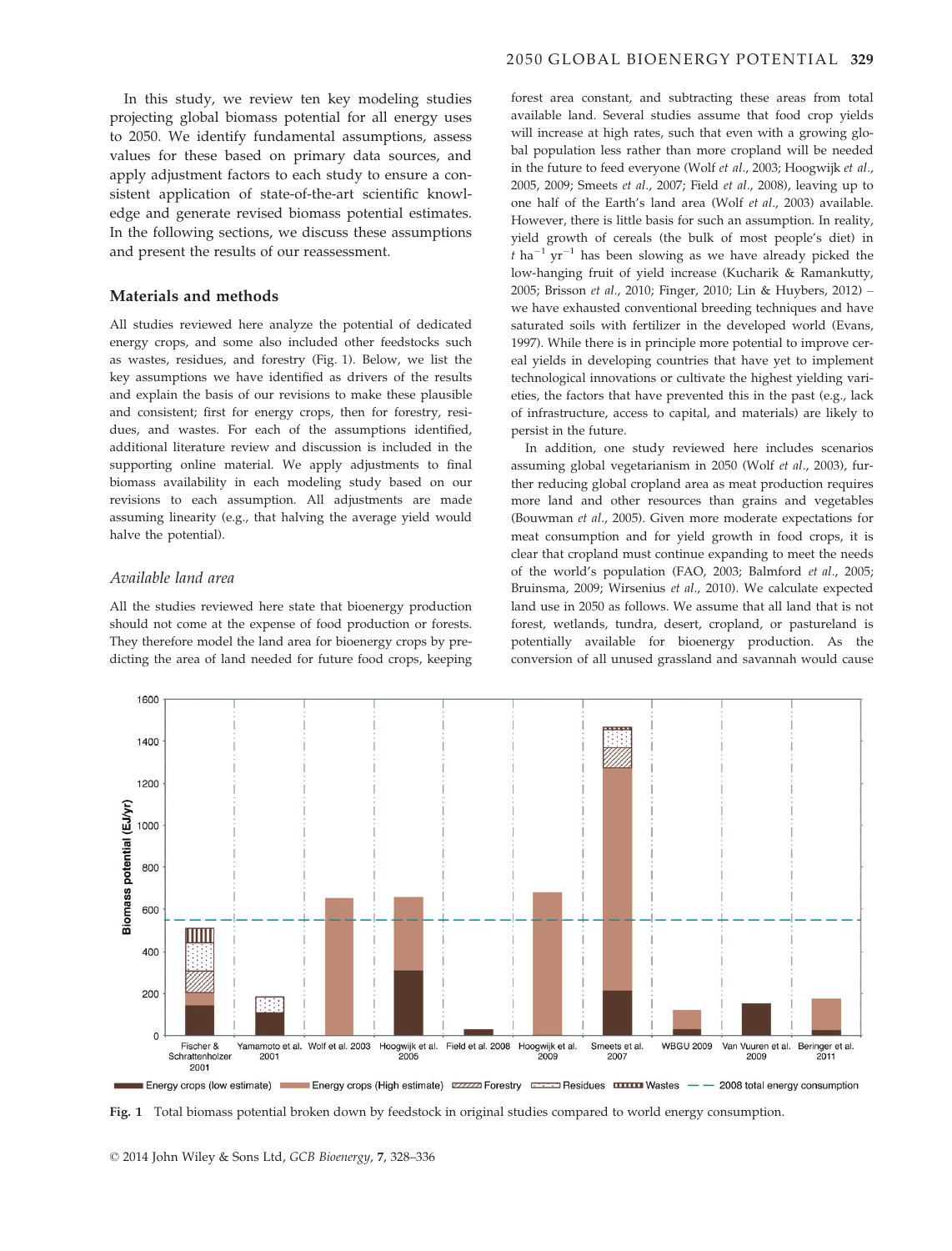extensive ecological damage, this can be considered to be an absolute upper limit on land availability. We use FAOSTAT for current areas of cropland, pasture, grassland/savannah, and forest. With yield growth of cereals starting to stagnate (Evans, 1997), all of the projections on future cropland area we found (not including biomass projection studies) predict an increase in the global cropland (FAO, 2003; Balmford et al., 2005; Bruinsma, 2009; Wirsenius et al., 2010) and pasture area (Wirsenius et al., 2010) necessary to feed the world's population in the coming decades, with a median projection of about 10% total expansion of agricultural area. We apply this expansion to both cropland and pasture. We combine the FAOSTAT estimates of land area with the WWF Ecoregions database (Olson et al., 2001) to estimate which ecosystem types are affected. We assume that cropland and pasture expansion occur proportionally on forestland and grassland/savannah. We assume that pasture occurs equally on all types of nonforest land. The remaining land is 499 Mha tundra, 1.4 Gha desert, 40 Mha wetlands, 128 Mha Mediterranean woodland, 218 Mha montane grasslands/shrublands, 356 Mha temperate grassland/shrubland, and 667 Mha tropical grassland/shrubland. We exclude tundra, desert, wetlands, and Mediterranean woodland due to biodiversity, high C stocks and/or difficulty to cultivate. The sum of remaining grassland/shrubland area is 1.24 Gha. Following Van Vuuren et al. (2009), we apply an accessibility factor of 0.75 to this estimate, for a final land availability of 930 Mha (accessibility factors of 0.75 and 0.5 are applied to abandoned agricultural land and natural grassland, respectively, in Van Vuuren et al., 2009 to account for the protection of some areas for biodiversity and lack of roads or other infrastructure).

## Energy crop yields

Just as food crop yields determine how much land may be available for bioenergy, future energy crop yields will determine how much biomass can be cultivated on the available area. Potential dedicated energy crops including perennial grasses like Miscanthus and switchgrass, and short-rotation forestry or coppice (SRC) using trees like poplar, willow, and Eucalyptus can be high-yielding, but have much lower yields on poor quality 'marginal land' than they do on the fertile land used in most trials. If the best land is to be reserved for food production as the studies suggest, then marginal areas are the ones likely to be available for biomass cultivation. Commercial scale yields are also generally lower than those measured in small plots due to biomass losses with drying, harvesting inefficiency under real world conditions, and edge effects in small plots. In addition, in the commercial production of biomass, plants are not cared for as meticulously as in experimental trials, with regards to weeding, pest and disease control, and thinning. In another study, (S. Searle & C. Malins, unpublished data) we show that typical current yields of dry matter on nonarable land for the highest-yielding biomass crops with complementary ranges are:  $3-15$  t ha<sup>-1</sup> yr<sup>-1</sup> for Miscanthus after drying;  $3-10$  t ha<sup>-1</sup> yr<sup>-1</sup>for poplar and willow SRC; and 5–15  $t$  ha<sup>-1</sup> yr<sup>-1</sup> for Eucalyptus SRC.

Some studies (Hoogwijk et al., 2005, 2009; Smeets et al., 2007) predict that yields of these crops will increase substantially by 2050, much as yields of cereals like maize have increased over the past 50 years. However, there are reasons why energy crop yields are unlikely to grow as quickly as cereal yields have in the past – for example, major yield gains in cereals have come from increasing the ratio of grain to stalk, which would not increase the total biomass of a plant. Energy crops are more difficult to breed, have longer reproductive cycles, and have limited yield response to fertilizer. We expect overall slow yield growth of energy crops, especially for Miscanthus which is extremely difficult to breed (Lewandowski et al., 2000). We project the average yield of these three crops in 2050 to be 7.5 dry t ha<sup>-1</sup> yr<sup>-1</sup>. This estimate is substantially lower than the 18 t ha<sup>-1</sup> yr<sup>-1</sup> assumed in Smeets *et al.* (2007), but for example is higher than the 3.2  $t$  ha<sup>-1</sup> yr<sup>-1</sup> based on native vegetation that is used in Field et al. (2008) (Table 1). For studies that did not report average yield (Yamamoto et al., 2001; Hoogwijk et al., 2005, 2009; Van Vuuren et al., 2009), we inferred it from the total biomass potential and land area.

## Production costs

Biomass could, in theory, be cultivated on virtually all available land, but the economic reality is that even with policy support in some places yields will not be high enough to cover the cost

| Study                            | Land area<br>(Gha) | Energy crop yields<br>$(t \text{ ha}^{-1} \text{ yr}^{-1})$ | Fraction cost<br>viable | Heating value<br>$(MJ kg^{-1})$ | Energy crop<br>potential (EJ $yr^{-1}$ )<br>147-207 |  |
|----------------------------------|--------------------|-------------------------------------------------------------|-------------------------|---------------------------------|-----------------------------------------------------|--|
| Fischer & Schrattenholzer, 2001; | 3.3                | $4.4 - 5.7$                                                 |                         | Unclear                         |                                                     |  |
| Yamamoto et al., 2001;           | 0.4                | 13.1                                                        |                         | Unclear                         | 110                                                 |  |
| Wolf et al., 2003;               | $0 - 7$            | $4 - 7.3$                                                   |                         | 18                              | $0 - 648$                                           |  |
| Hoogwijk et al., 2005;           | $3.5 - 3.7$        | $4.3 - 9.0$                                                 |                         | 15                              | 311-1115                                            |  |
| Field et al., 2008;              | 0.4                | 3.2                                                         |                         | 20                              | 27                                                  |  |
| Hoogwijk et al., 2009;           | $3.5 - 3.7$        | $4.3 - 9.0$                                                 | 0.48                    | 15                              | 130–270                                             |  |
| Smeets et al., 2007;             | $0.7 - 3.6$        | 18                                                          |                         | 19                              | 215-1272                                            |  |
| WBGU, 2009;                      | $0.2 - 0.5$        | $7.5 - 10.8$                                                |                         | 19                              | $34 - 120$                                          |  |
| Van Vuuren et al., 2009;         | 0.7                | 10.1                                                        | (0.62)                  | Unclear                         | 150                                                 |  |
| Beringer et al., 2011            | $0.1 - 0.5$        | $9.6 - 21.1$                                                |                         | 19                              | $26 - 174$                                          |  |

Table 1 Assumptions and energy crop potential in original studies. Cost viability in Van Vuuren et al. (2009) was determined but not applied to the reported energy crop potential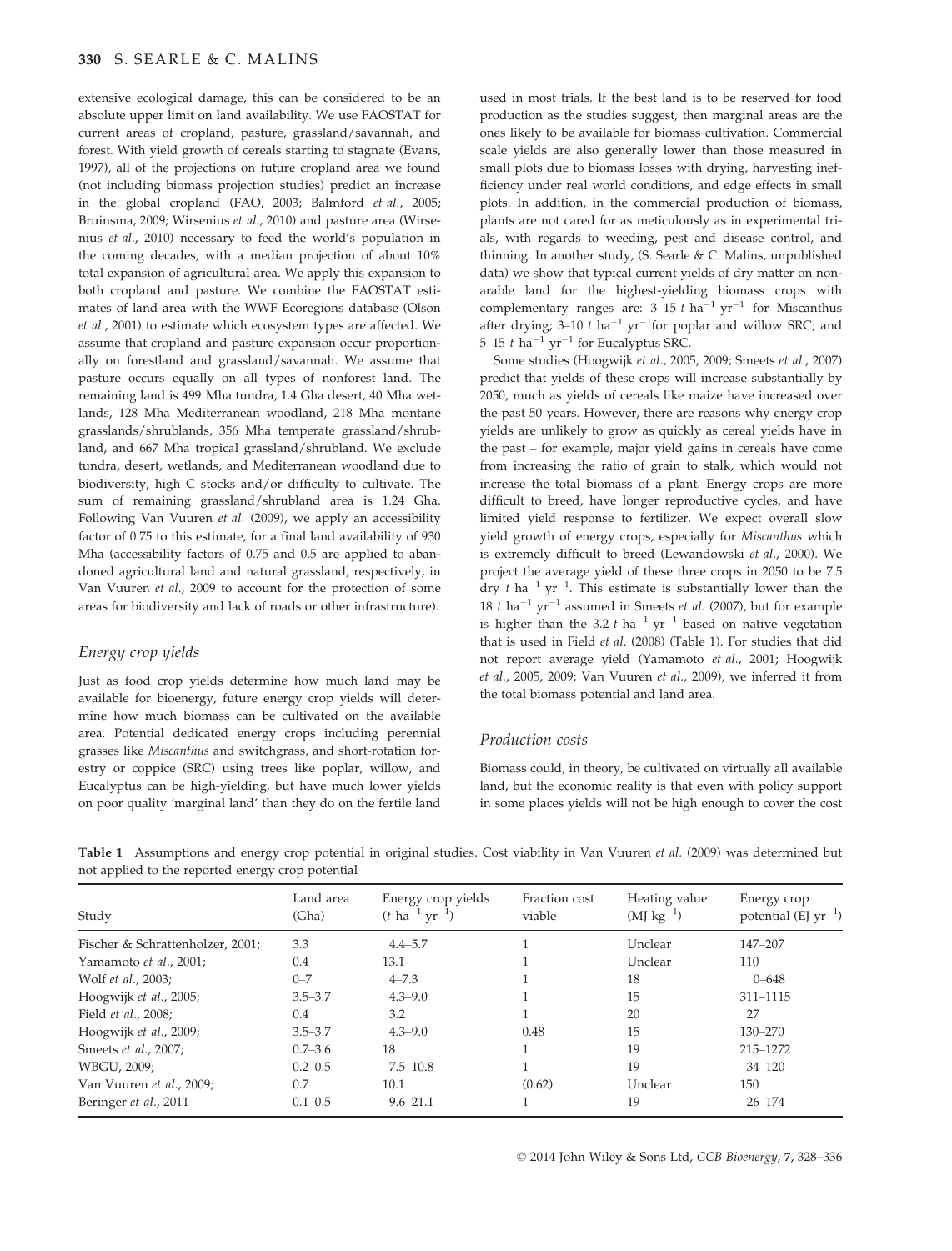of production. Most of the studies reviewed here do not account for any cost limitation at all. While this may be appropriate for estimating the 'technical potential' for biomass, cost does need to be considered if policymaking is to be based on realistic expectations.

To project production cost, we follow the spatially explicit cost analysis reported in Van Vuuren et al. (2009), which is similar to that used in Hoogwijk et al. (2009). This study determined the response of biomass availability to price. Biomass, at least for power production, should be cost competitive with coal (\$41  $t^{-1}$  or \$1.44 GJ<sup>-1</sup> – US average price in 2011) (U.S. Energy Information Administration, 2011). We assume a carbon price of  $$30 \t{CO<sub>2</sub>^{-1}}$  (Stern, 2006) (this is also approximately the carbon price implicit in the US cellulosic biofuel tax credit of  $$1.01$  ga<sup>-1</sup> assuming 80% GHG savings compared to fossil fuels). Also assuming 80% GHG savings of cellulosic biomass compared to fossil fuels, the price of biomass that would be cost viable is  $$3.62$  GJ<sup>-1</sup>. Thus, we divide the global biomass availability at \$3.62  $GI^{-1}$  in the cost curve in Van Vuuren et al. (2009) by the total availability at any price. On this basis, 78% of the physical potential of biomass production would be economically viable in 2050. At the same time, we note that a stronger commitment to decarbonization could increase the global potential of cost-viable biomass to some extent. For example, a higher carbon price of \$100  $t$  CO<sub>2</sub><sup>-1</sup> would increase the cost-viable fraction of biomass to 98% in this analysis.

Clearly, future carbon and energy prices are both highly uncertain, and costs of harvesting etc. similarly cannot be predicted with absolute precision. Any estimated future cut-off cost for economically viable biomass is therefore at least somewhat arbitrary. Today, cellulosic feedstocks are expensive to produce (\$5.04–6.18  $GI^{-1}$ , \$4.59  $GI^{-1}$ , and \$6.07–8.24  $GI^{-1}$  for perennial grasses, forestry residues and agricultural residues, respectively, calculated from the National Research Council of the National Academies (2011) assuming 15% moisture and the heating values described below). Still, we believe it is reasonable to expect production costs in this nascent industry to decrease over time as farmers gain experience. It is also likely that the price of energy alternative (here, coal) and/or the price of carbon will increase by 2050 to the point that a substantial fraction of biomass is cost competitive to produce. Various factors could push both willingness to pay and production costs either up or down as compared to what we have presented, and it is unlikely that either our proposed cut-off of \$3.62 or the Van Vuuren cost curve will be exactly matched in reality. Nevertheless, the cost of biomass production will place an important limit on potential future deployment, and therefore we prefer to make our best estimate based on existing literature rather than ignore this factor.

#### Governance quality

Many countries today are unstable and suffer from varying degrees of corrupt governance. While some countries will no doubt achieve improvements in governance in the period to 2050, the underlying problems in others are likely to persist or even worsen, and it is likely that some countries that are currently stable will become less stable over time. Corruption and lack of regulatory control have been linked to poor infrastructure development and low effectiveness of environmental regulation, both of which would limit the feasibility of largescale sustainable biomass cultivation (Fredriksson & Svensson, 2003; Cubbin & Stern, 2006). For example, in Somalia it has been found that a weak government allows an illegal charcoal trade to deforest the country (Webersik, 2005). It is difficult to imagine that full exploitation of potential agricultural resources could be achieved sustainably in countries with limited capacity for and/or interest in environmental governance. Strong and effective governance will also be required to stop the traditional but unsustainable harvesting of firewood for cooking and heating (which will also require that more sustainable alternatives should be made available), and to ensure all sustainably harvested biomass is directed to the efficient forms of energy production assumed here (e.g., combined heat and power). WBGU (2009) recommends governance issues be considered in global biomass potential, but none of the studies reviewed here accounts for it in their final estimates.

We use the World Bank (2012) to quantify strength of governance in each country. We sum the ranks of the six factors in the WGI: Voice & Accountability, Political Stability/No Violence, Government Effectiveness, Regulatory Quality, Rule of Law, and Control of Corruption, with a scale 0–600. From the combined rankings, we make weighted averages by area of countries in geographic regions defined in each modeling study. For regions with a rank >500, we assume all biomass potential could be achieved. A rank of 0 is associated with 50% biomass production potential (which is likely somewhat optimistic), and values 0–500 were accordingly assigned potentials linearly between 50% and 100%. The global adjustment factor is calculated as the average of these scores weighted by biomass potential in each geographic region. For studies that do not provide biomass potential by geographic region (e.g., Wolf et al., 2003; Field et al., 2008), we use the average adjustment factor from the other studies, which are all within a narrow range of 0.68–0.82. The governance adjustment is applied to all feedstocks. This adjustment factor is, necessarily, somewhat arbitrary, as the connection between governance and sustainable bioenergy production potential cannot be precisely quantified, and there is limited literature available in this area. Nevertheless, this issue must be addressed in a discussion of what level of aspiration for sustainable biomass production is reasonable, and is an important area for further work.

We apply adjustment factors to the results of each of the scenarios in these studies to bring their assumptions in line with best estimates from the scientific literature (Fig. 2).

Additional biomass potential can be found in forestry, forestry residues, crop residues, and wastes. Three studies (Fischer & Schrattenholzer, 2001; Yamamoto et al., 2001; and Smeets et al., 2007) include the potential of some of these feedstocks (Fig. 1), but due to methodological inconsistencies between them we do not perform a reassessment of these feedstocks as we did for energy crops. We derive independent estimates of the potential of forestry, wastes, and residues based on additional literature and our own analysis.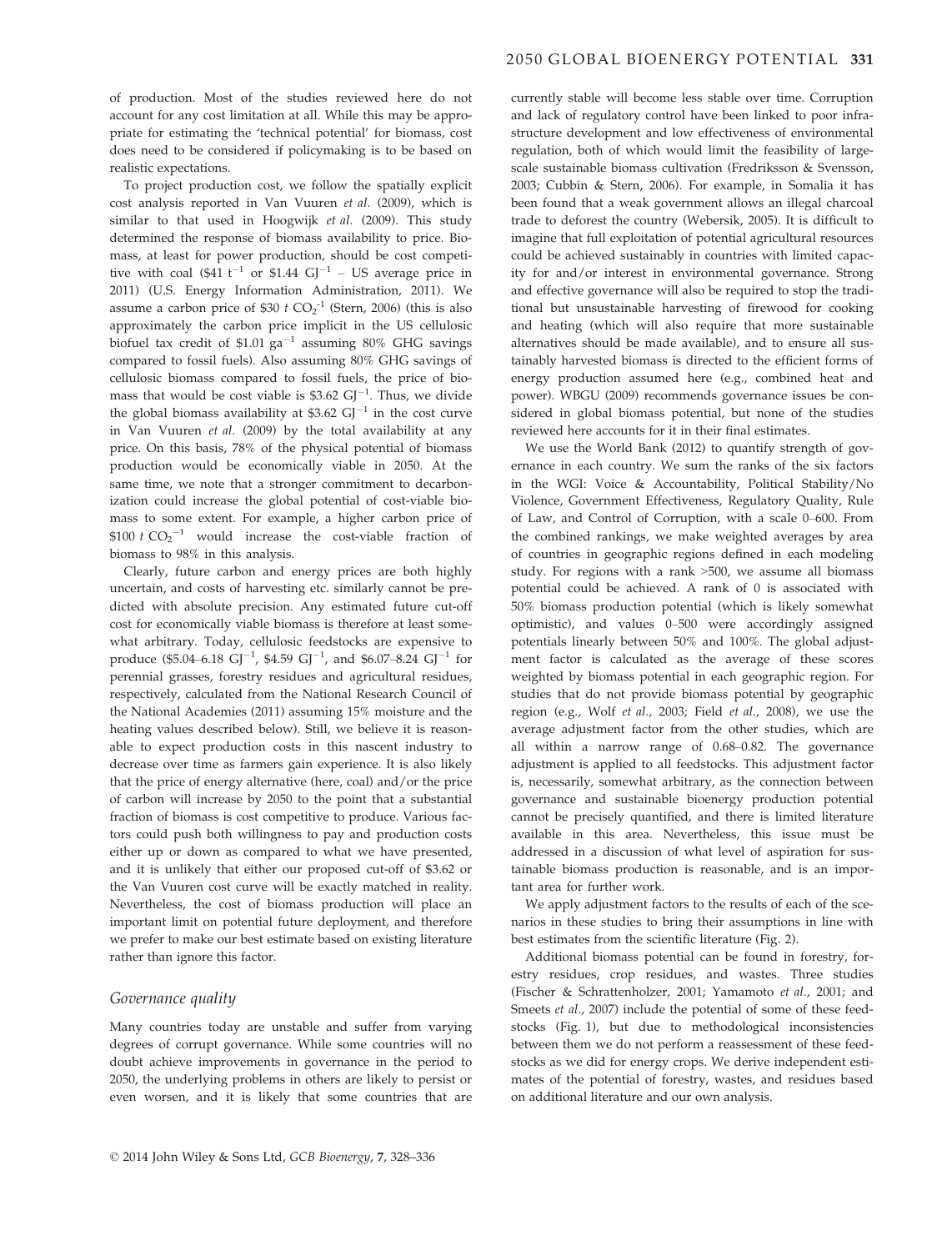

Fig. 2 Decomposition of reassessment for the 2050 potential from dedicated energy crops. Bars show original estimate (in cases with multiple scenarios, the average is shown), changes made by the reassessment, and final revised estimates in EJ yr<sup>-1</sup>.

## Forestry residues

Forestry biomass could potentially include wood and residues from natural forests and from plantations. Much of the world's wood harvests are from natural or unmanaged forests, especially in the tropics (Von Amsberg, 1994). We exclude the potential from natural forests because bioenergy from existing forest is likely to have a net negative impact on greenhouse gas emissions (Manomet Center for Conservation Sciences, 2010), and would severely impact total forest area, carbon stocks, and biodiversity (even if selective logging is used) (Gillman et al., 1985; Thiollay, 1992). Residues from natural forest logging (operations that exist for wood products, not energy) should not be used for energy because their removal would cause nutrient losses and reduced forest growth in the next cycle (Smith et al., 1994; Proe et al., 1996) and would thus be unsustainable. We also excluded increasing the harvest rate from plantations because existing and potential future plantations are not likely to meet or exceed the demand for wood products, according to our analysis (see Data S1), but some residues could sustainably be removed from wood plantations, where nutrients can be returned through fertilizer (Smith et al., 1994).

Using FAOSTAT data, we calculate the world total plantation area in 1990, 2000, 2005, and 2010 and consumption of roundwood and wood fuel in 1990, 2000, and 2005. We extrapolate linear trends ( $R^2$ >0.99) in plantation area and wood fuel to 2050; there is no time trend in roundwood and so we assume this to be constant. We estimated the quantity of wood and residues harvested yearly from plantations (assuming average plantation age of 30 years, average wood density of  $0.5$  g  $cc$ <sup>-</sup> , and typical plantation standing stock of ca. 93  $t$  ha<sup>-1</sup>; see Data S1). Wood consumption is and will continue to exceed supply from plantations (excess wood consumption is sourced through deforestation); thus we assume no availability of plantation wood for bioenergy. Assuming a residue generation factor of 0.3, about 280  $\text{Mm}^3$  or 4 EJ yr<sup>-1</sup> of forestry residues would be produced in 2050 and potentially available for bioenergy. Adjusting for governance yields  $3$  EJ yr<sup>-1</sup>.

## Crop residues and wastes

Crop residues consist of the parts of the aboveground plant that are not eaten or have other primary uses (e.g., corn stover, wheat straw). The residue ratio, or ratio of residues to main crop, is typically around  $1-1.5$  for grains (Koopmans  $\&$ Koppejan, 1997; Scarlat et al., 2010) and can be highly variable for other crops such as potatoes (0.5, Milbrandt, 2005) or soybeans (3.5; Koopmans & Koppejan, 1997). We made adjustments for the moisture content of residues and report availability in dry weight. We do not account for processing residues here. Some fraction of crop residues will not be harvestable for logistical reasons; e.g., straw and stover are cut a few inches above the soil surface and the resulting stubble cannot be harvested. To account for this, we assume only 90% of residue produced can be physically harvested. A fraction of crop residues should be left on the ground to prevent soil erosion and carbon and nutrient loss – it has been determined that 70% should remain in the field for this purpose (Andrews, 2006). We therefore assume that on average 20% may be sustainably harvested. A smaller fraction is used for animal bedding and horticulture; here we assume this to be 10% based on Scarlat et al., 2010. We calculate crop residue availability as:

Availability = ([crop production]  $\times$  [residue ratio]) – [unharvestable fraction] – [fraction for SOC] – [fraction for other uses]

Using FAOSTAT data for crop production and literature sources for residue ratios, we calculate total residue production for the world's 12 crops with the highest annual production in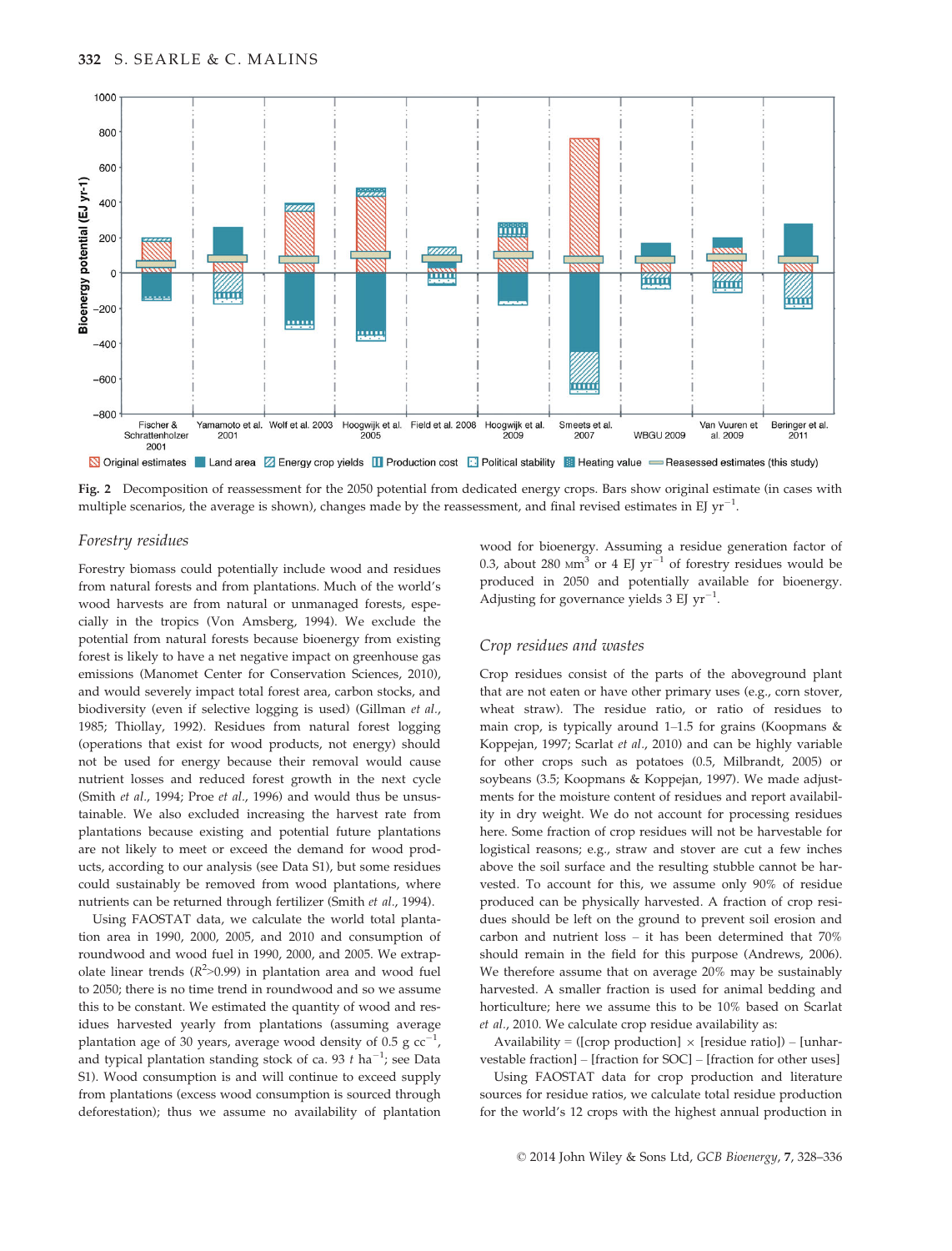2011 (see Data S1). The available fraction, after accounting for harvesting losses, soil quality and other uses, amounts to 460 million tons or 8 EJ  $yr^{-1}$ . After applying the adjustments for cost and governance as described above, we arrive at  $5 \text{ EI yr}^{-1}$ for total crop residue availability for bioenergy. As discussed above, we project global cropland area to increase to 2050, but since the harvest index of plants (the ratio of grain to residues) has increased over time for major grains (Calderini et al., 1995) and will likely continue to do so, we expect overall residue generation to be similar at the present.

Dung, in areas where it is collected (e.g., East Africa, Southeast Asia), is often used for fertilizer and is likely to be needed to support food crop yields (Lupwayi et al., 2000; FAO, 2003). While it is possible to produce biogas from dung and return the digestate to fields, it is not clear this would necessarily occur. In addition, dung serves functional purposes beyond its nutrient content, including adding to soil stability, moisture retention, and erosion prevention. Municipal solid waste, in areas with collection infrastructure, should be considered available for energy use – this has been estimated to amount to 5 EJ  $yr^{-1}$  (Shi *et al.,* 2009), which, after applying the governance correction, is to 3.4 EJ  $yr^{-1}$  in 2050.

# Heating values

The studies reviewed here evaluate the global biomass potential in units of mass and apply an assumed heating value to convert to primary energy. These values range from 15 MJ  $t^{-1}$  in Hoogwijk *et al.* to 20 MJ  $t^{-1}$  in Field *et al.* The average heating values (HHV for dry mass) we identified (Sannigrahi *et al.,* 2010; see Data S1) are 19 MJ  $t^{-1}$  for our energy crop mix, 20 MJ  $t^{-1}$  for forestry and forest residues, 17.5 MJ  $t^{-1}$  for crop residues, and 17 MJ  $t^{-1}$  for MSW- we adjust biomass potentials accordingly. While it is possible that some of these studies, e.g., Hoogwijk et al. (2005, 2009), calculated yields on a fresh and not dry mass basis, our reassessment of their estimated potentials is based on dry mass (see section on Energy crop yields above), and so we utilize typical HHVs rather than LHVs.

#### Conversion efficiency

Some energy is always lost in the conversion to biofuel or electricity. We assume conversion efficiencies for both these processes will improve over the coming decades, from 80 to 87% efficiency in combined heat and power, producing about 60% electricity and 40% heating (Hedegaard et al., 2008; IEA, 2008) and from 30 to 60% efficiency in conversion to biofuel (including electricity generation from coproducts) (Hamelinck et al., 2005; IEA, 2008; National Renewable Energy Laboratory, 2011) and that the split in usage will follow current policy-driven trends in the U.S. and EU (see Data S1) (European Union Member States, 2010; U.S. Energy Information Administration, 2011). We assume that current inefficient usage of biomass in cook stoves and heating will be phased out, and that all biomass for energy outside of transport will go to CHP.

#### Results

In this study, we reassess previous attempts to model the global potential for biomass production in the year 2050. While the basic modeling approaches in these studies are valid, some input assumptions diverge from those indicated in the literature – these are shown in Table 1. Here, we make linear adjustments to global biomass potential with changes in input assumptions, for each of the reassessed studies. This coarse approach necessarily assumes linearity of final results with each input. As bioenergy potential in one of the major models used in these studies (IMAGE; Hoogwijk et al., 2009, 2005; Van Vuuren et al., 2009) is explicitly identified as linear with respect to energy crop yields, food crop yields (inversely) and land availability (Van Vuuren et al., 2009), and so we consider this approximation to be reasonable. All our adjustments based on revised input assumptions are shown by study in Table 2.

We reassess the modeled amount of biomass that can be produced on marginal land and report a revised

Table 2 Adjustment factors applied to the energy crop potential in each study. Factors without units are multipliers

| Study                               | Original<br>potential<br>$(EJ yr^{-1})$ | Land<br>availability<br>adjustment | Energy<br>crop yield<br>adjustment | Cost<br>adjustment | Governance<br>adjustment | Heating<br>value<br>adjustment | Revised<br>potential<br>$(EJyr^{-1})$ |
|-------------------------------------|-----------------------------------------|------------------------------------|------------------------------------|--------------------|--------------------------|--------------------------------|---------------------------------------|
| Fischer & Schrattenholzer<br>(2001) | $147 - 207$                             | 0.28                               | $1.32 - 1.70$                      | 0.78               | 0.82                     | N/A                            | $45 - 49$                             |
| Yamamoto et al. 2001                | 110                                     | 2.33                               | 0.57                               | 0.78               | 0.71                     | N/A                            | 81                                    |
| Wolf et al. (2003)                  | $0 - 648$                               | $0.13 - 2.51$                      | $1.03 - 1.88$                      | 0.78               | 0.73                     | 1.06                           | $75 - 111$                            |
| Hoogwijk et al. (2005)              | 311-1115                                | $0.25 - 0.27$                      | $0.83 - 1.74$                      | 0.78               | $0.71 - 0.77$            | 1.27                           | $97 - 104$                            |
| Smeets et al. (2007)                | 215-1272                                | $0.26 - 1.27$                      | 0.42                               | 0.78               | 0.73                     |                                | $65 - 87$                             |
| Field et al. (2008)                 | 27                                      | 2.33                               | 2.34                               | 0.78               | 0.73                     | 0.95                           | 79                                    |
| Hoogwijk et al. (2009)              | $6 - 875$                               | $0.25 - 0.27$                      | $0.83 - 1.74$                      | $1.27 - 1.95$      | $0.72 - 0.78$            | 1.27                           | $99 - 105$                            |
| <b>WBGU (2009)</b>                  | $34 - 120$                              | 1.88-3.91                          | $0.69 - 1.01$                      | 0.78               | 0.73                     |                                | 76                                    |
| Van Vuuren et al. (2009)            | 150                                     | 1.33                               | 0.74                               | 0.78               | 0.78                     | N/A                            | 89                                    |
| Beringer et al. (2011)              | $26 - 65$                               | $2.05 - 6.64$                      | $0.36 - 0.78$                      | 0.78               | 0.74                     |                                | $76 - 78$                             |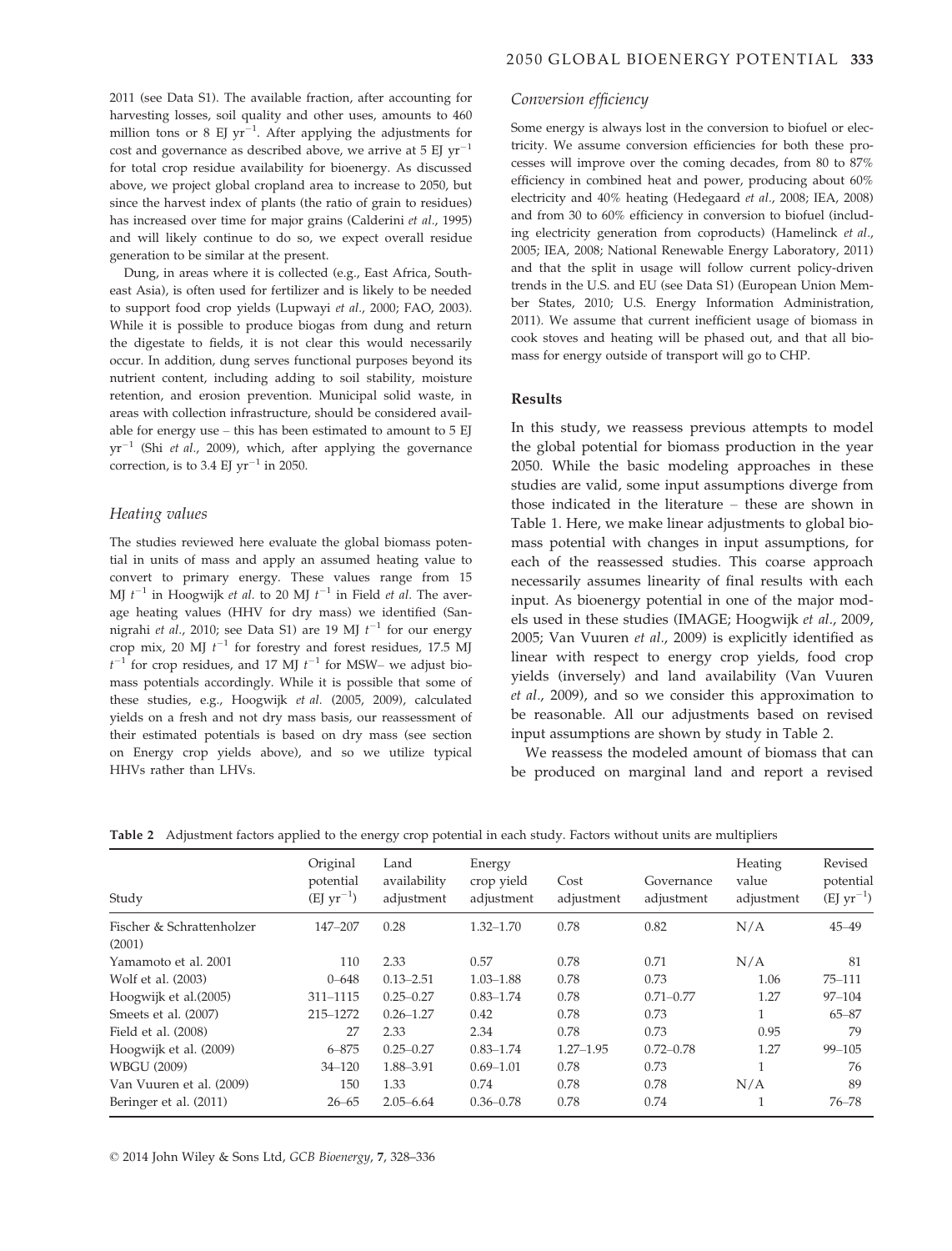maximum potential of 40–110 EI  $yr^{-1}$  in primary energy from dedicated energy crops, with a median estimate of  $80$  EJ yr $^{-1}$ . The reassessed results for each study are shown in Fig. 2, along with a breakdown of the adjustments made for each assumption. When residues and wastes are combined with energy crops, a total of 60–120 EJ  $yr^{-1}$  is projected, with a median estimate of 90 EJ  $yr^{-1}$ . This estimate is for primary energy, or the inherent energy in the feedstocks before they are utilized.

Our reassessment significantly reduces the estimated potential from some studies (Fischer & Schrattenholzer, 2001; Wolf et al., 2003; Hoogwijk et al., 2005, 2009) but increases it in others based on more conservative assumptions (Field et al., 2008; WBGU, 2009; Beringer et al., 2011). Overall, our reassessed estimates are much more consistent than the original studies' estimates (Table 2, Fig. 2).

Some energy is lost upon conversion, and this fraction depends upon conversion method. We extrapolate current trends in policies supporting biofuels and biomass heat and power, and apply conversion efficiencies substantially higher than those achieved with typical current practice. This results in 20 EJ  $yr^{-1}$  (range 10–20) of biofuel for transport, 30 EJ  $yr^{-1}$  (range 20–40) of electricity, and 20 EJ  $yr^{-1}$  (range 10–30) of heating as final enduse energy consumption. For context, this amount of transport biofuel consumption is equivalent to about 3 billion barrels of oil per year (9 million barrels per day), or about six times current biofuel consumption. In power and heat, we have 10 million GWhrs of electricity and 20 EJ  $yr^{-1}$  of heating.

# Discussion

The assumptions used in this reassessment are optimistic but reasonable – rapid technological progress, improved governance, continued yield growth – and so our revised estimate represents the maximum sustainable bioenergy potential that could realistically be achieved in 2050. Actually mobilizing this amount of energy sustainably would require strong political commitment both to support measures and to accompanying sustainability controls, and what will actually be achieved is almost certainly lower.

Previous studies (Hoogwijk et al., 2005, 2009; Smeets et al., 2007; Field et al., 2008; Van Vuuren et al., 2009; WBGU, 2009; Beringer et al., 2011), adopt two primary sustainability limitations (protection of forests and the food supply). Here, we adopt these as our only sustainability principles for bioenergy crop production, but we note that internationally recognized sustainability frameworks for bioenergy crops [such as the principles and criteria of the Roundtable on Sustainable Biomaterials (2013) and the sustainability indicators of the Global Bioenergy Partnership (2013)] suggest much broader sustainability assessment. Indeed, biomass projection studies that include more strict criteria protecting biodiversity (Field et al., 2008; WBGU, 2009; Beringer et al., 2011) tend to estimate lower biomass availability than others. It should be understood that allowing most grasslands and savannahs to be converted to managed bioenergy production is a strong assumption that would result in extensive biodiversity loss and significant landuse change emissions, not to mention creating enormous potential for land conflict. We have not assessed impacts on water availability of this level of bioenergy crop cultivation, or considered impacts on soils. We note that it will be very challenging to enforce a regulatory regime with global scope to ensure that any given set of sustainability criteria is enforced, even the limited principles we have used here, and hence in reality it is hard to imagine such a massive expansion of bioenergy taking place without at least some encroachment onto forest ecosystems and competition with food markets.

Applying the adjustments to bioenergy potential outlined in this study significantly reduces the estimate of potential in some studies (Fischer & Schrattenholzer, 2001; Wolf et al., 2003; Hoogwijk et al., 2005, 2009). Conversely, other studies apply conservative assumptions about yields or strict environmental standards with large conservation areas (Field et al., 2008; WBGU, 2009; Beringer et al., 2011) – thus our revisions increase rather than decrease the bioenergy potential from these scenarios. Our revised estimations of other studies' bioenergy potential fit within a narrower range than the original studies' estimates (Table 2; Fig. 2), confirming that differing inputs have been a significant driver of variability between model results in this field.

Importantly, our results of a maximum availability of 20 EJ yr<sup>-1</sup> in biofuel, 30 EJ yr<sup>-1</sup> of electricity and 20 EJ  $yr^{-1}$  in heating from biomass in 2050 are similar to IEA's predicted global demand for 32 EJ  $yr^{-1}$  of biofuel and 60 EJ  $yr^{-1}$  of electricity/heating in 2050 (IEA, 2011, 2012). Given that our estimated potential is a maximum value, it is clear that achieving bioenergy utilization at the level envisioned by IEA would require strong government commitment, and even then likely that demand could not be sustainably met. Furthermore, as policymakers continue to consider expanded use of end-use bioenergy policies, and as researchers consider the place for biomass as a feedstock for the road vehicle, aviation, chemicals and/or power sectors, it is important that adequate recognition should be given to likely resource constraints and the inevitability of intersectoral competition for the resources.

Policymakers around the world would greatly benefit from an improved understanding of the supply limits for sustainably produced biomass. Policies that promote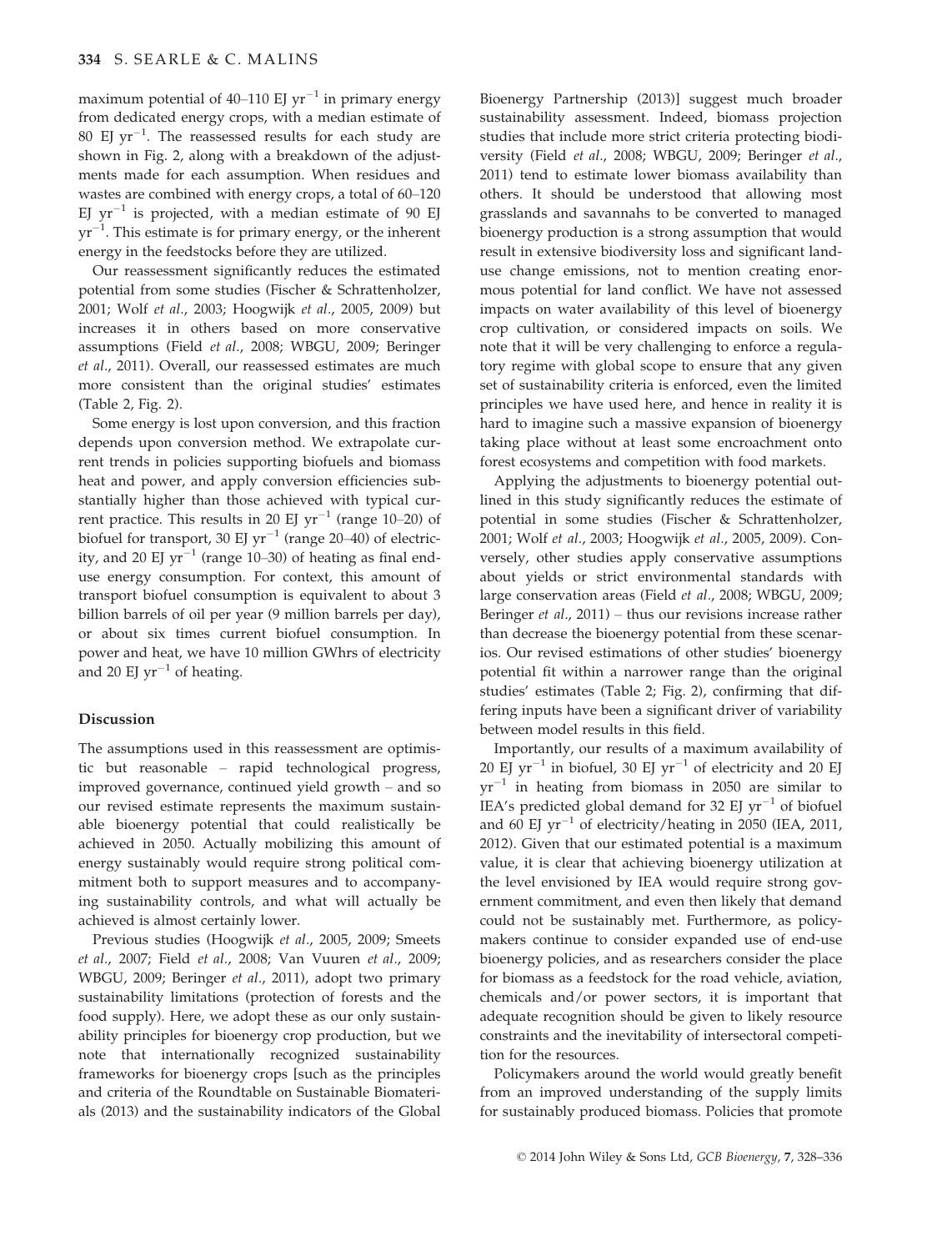bioenergy use could result in unmet targets, unsustainable practices, undermined climate mitigation goals, inadvertent deforestation, encroachment on the world's food supply, or some combination of these outcomes. Future bioenergy targets and scenarios ought to be consistent with global capacity, not only for biomass production but also for sustainability governance. Decentralized national or regional regulatory policies (e.g., for vehicles, aircraft, and power) that require or assume bioenergy use should explicitly acknowledge these constraints, whereby they are drawing from the same finite pool of biomass resources.

## Acknowledgements

We thank ClimateWorks for providing funding for this project, and Nic Lutsey, Anil Baral, and Sebastian Galarza of the ICCT for helpful comments.

#### References

- Andrews S (2006) Crop Residue Removal for Biomass Energy Production: Effects on Soils and Recommendations. Available at: http://soils.usda.gov/sqi/management/files/ agforum\_residue\_white\_paper.pdf. (accessed 15 January 2013).
- Balmford A, Green R, Scharlemann JPW (2005) Sparing land for nature: exploring the potential impact of changes in agricultural yield on the area needed for crop production. Global Change Biology, 11, 1594–1605.
- Beringer T, Lucht W, Schapoff S (2011) Bioenergy production potential of global biomass plantations under environmental and agricultural constraints. Global Change Biology Bioenergy, 3, 299–312.
- Bouwman A, Van Der Hoek K, Eickhout B, Soenario I (2005) Exploring changes in world ruminant production systems. Agricultural Systems, 84, 121–153.
- Brisson N, Gate P, Gouache D, Charmet G, Oury F-X, Huard F (2010) Why are wheat yields stagnating in Europe? A comprehensive data analysis for France. Field Crops Research, 119, 201–212.
- Bruinsma J (2009) The resource outlook to 2050. In: Expert Meeting on How to Feed the World in 2050, (ed. Food and Agricultural Organization of the United Nations), pp. 1–33. Food and Agriculture Organization of the United Nations, Economic and Social Development Department, Rome, Italy.
- Calderini D, Dreccer M, Slafer G (1995) Genetic improvement in wheat yield and associated traits. A re-examination of previous results and the latest trends. Plant Breeding, 114, 108–112.
- Cubbin J, Stern J (2006) The impact of regulatory governance and privatization on electricity industry generation capacity in developing economies. The World Bank Economic Review, 20, 115–141.
- European Commission (2011) COM(2011) 885/2 Communication from the Commission to the European Parliament, the Council, the European Economic and Social Committee and the Committee of the Regions. European Commission, Brussels, Belgium.
- European Commission (2013) Report from the Commission to the European Parliament, the Council, the European Economic and Social Committee and the Committee of the Regions: Renewable energy progress report. COM (2013) 175 final. European Commission, Brussels.
- European Union Member States (2010) National Renewable Energy Action Plans. European Commission, Brussels, Belgium.
- Evans L (1997) Adapting and improving crops: the endless task. Philosophical Transactions of the Royal Society of London. Series B: Biological Sciences, 352, 901–906.
- FAO (2003) World agriculture: towards 2015/2030 (ed. Bruinsma J), pp. 1–432. Earthscan Publications Ltd, London.
- Field CB, Campbell JE, Lobell DB (2008) Biomass energy: the scale of the potential resource. Trends in ecology & evolution, 23, 65-72.
- Finger R (2010) Evidence of slowing yield growth–the example of Swiss cereal yields. Food Policy, 35, 175–182.
- Fischer G, Schrattenholzer L (2001) Global bioenergy potentials through 2050. Biomass and Bioenergy, 20, 151–159.
- Fredriksson PG, Svensson J (2003) Political instability, corruption and policy formation: the case of environmental policy. Journal of Public Economics, 87, 1383–1405.
- Gillman G, Sinclair D, Knowlton R, Keys M (1985) The effect of some soil chemical properties of the selective logging of a north Queensland rainforest. Forest Ecology and Management, 12, 195–214.
- Global Bioenergy Partnership (2013) Global Bioenergy Partnership (GBEP): Working Together for Sustainable Development. Available at: http://globalbioenergy.com (accessed 5 May 2013).
- Hamelinck CN, Hooijdonk G, Faaij APC (2005) Ethanol from lignocellulosic biomass: techno-economic performance in short-, middle-and long-term. Biomass and Bioenergy, 28, 384–410.
- Hedegaard K, Thyø KA, Wenzel H (2008) Life cycle assessment of an advanced bioethanol technology in the perspective of constrained biomass availability. Environmental Science & Technology, 42, 7992–7999.
- Hoogwijk M, Faaij A, Eickhout B, De Vries B, Turkenburg W (2005) Potential of biomass energy out to 2100, for four IPCC SRES land-use scenarios. Biomass and Bioenergy, 29, 225–257.
- Hoogwijk M, Faaij A, De Vries B, Turkenburg W (2009) Exploration of regional and global cost–supply curves of biomass energy from short-rotation crops at abandoned cropland and rest land under four IPCC SRES land-use scenarios. Biomass and Bioenergy, 33, 26–43.
- IEA (2008) Energy Technology Perspectives: Scenarios and Strategies to 2050. OECD/IEA, Paris, France.
- IEA (2011) Technology Roadmap: Biofuels for Transport. OECD/IEA, Paris, France.
- IEA (2012) Technology Roadmap: Bioenergy for Heat and Power. OECD/IEA, Paris, France.
- IPCC (2011) Special Report on Renewable Energy Sources and Climate Change Mitigation. (ed. Change WGI-MOC).
- Koopmans A, Koppejan J (1997) Agricultural and forest residues-generation, utilization and availability. Paper presented at the Regional Consultation on Modern Applications of Biomass Energy, 6, 10.
- Kucharik CJ, Ramankutty N (2005) Trends and variability in US corn yields over the twentieth century. Earth Interactions, 9, 1–29.
- Lewandowski I, Clifton-Brown J, Scurlock J, Huisman W (2000) Miscanthus: European experience with a novel energy crop. Biomass and Bioenergy, 19, 209–227.
- Lin M, Huybers P (2012) Reckoning wheat yield trends. Environmental Research Letters, 7, 024016.
- Lupwayi N, Girma M, Haque I (2000) Plant nutrient contents of cattle manures from small-scale farms and experimental stations in the Ethiopian highlands. Agriculture, ecosystems & environment, 78, 57-63.
- Malins C (2012) A model-based quantitative assessment of the carbon benefits of introducing iLUC factors in the European Renewable Energy Directive. Global Change Biology Bioenergy, 5, 639–651.
- Manomet Center for Conservation Sciences (2010) Biomass Sustainability and Carbon Policy Study: Report to the Commonwealth of Massachusetts, Department of Energy Resources. (ed. Walker T), Brunswick, Maine.
- Milbrandt A (2005) A Geographic Perspective on the Current Biomass Resource Availability in the United States. Task No. HY55.2200. Golden, National Renewable Energy Laboratory, Colorado.
- National Renewable Energy Laboratory (2011) Gasoline from Wood via Integrated Gasification, Synthesis, and Methanol-to-Gasoline Technologies. U.S. Department of Energy, Washington, DC.
- National Research Council of the National Academies (2011) Renewable Fuel Standard: Potential Economic and Environmental Effects of U.S. Biofuel Policy. National Academy of Sciences. Washington, DC.
- Olson D, Dinerstein ME, Wikramanayake ED et al. (2001) Terrestrial ecoregions of the world: a new map of life on Earth. BioScience, 51, 933–938.
- Proe M, Cameron A, Dutch J, Christodoulou X (1996) The effect of whole-tree harvesting on the growth of second rotation Sitka spruce. Forestry, 69, 389–401.
- Roundtable on Sustainable Biomaterials (2013) Roundtable on Sustainable Biomaterials. Available at: http://rsb.org (accessed 5 May 2013).
- Sannigrahi P, Ragauskas AJ, Tuskan GA (2010) Poplar as a feedstock for biofuels: a review of compositional characteristics. Biofuels, Bioproducts and Biorefining, 4, 209–226.
- Scarlat N, Martinov M, Dallemand J-F (2010) Assessment of the availability of agricultural crop residues in the European Union: Potential and limitations for bioenergy use. Waste management, 30, 1889–1897.
- Shi AZ, Koh LPIN, Tan HTW (2009) The biofuel potential of municipal solid waste. Global Change Biology Bioenergy, 1, 317–320.
- Smeets EMW, Faaij APC, Lewandowski IM, Turkenburg WC (2007) A bottom-up assessment and review of global bio-energy potentials to 2050. Progress in Energy and combustion science, 33, 56–106.